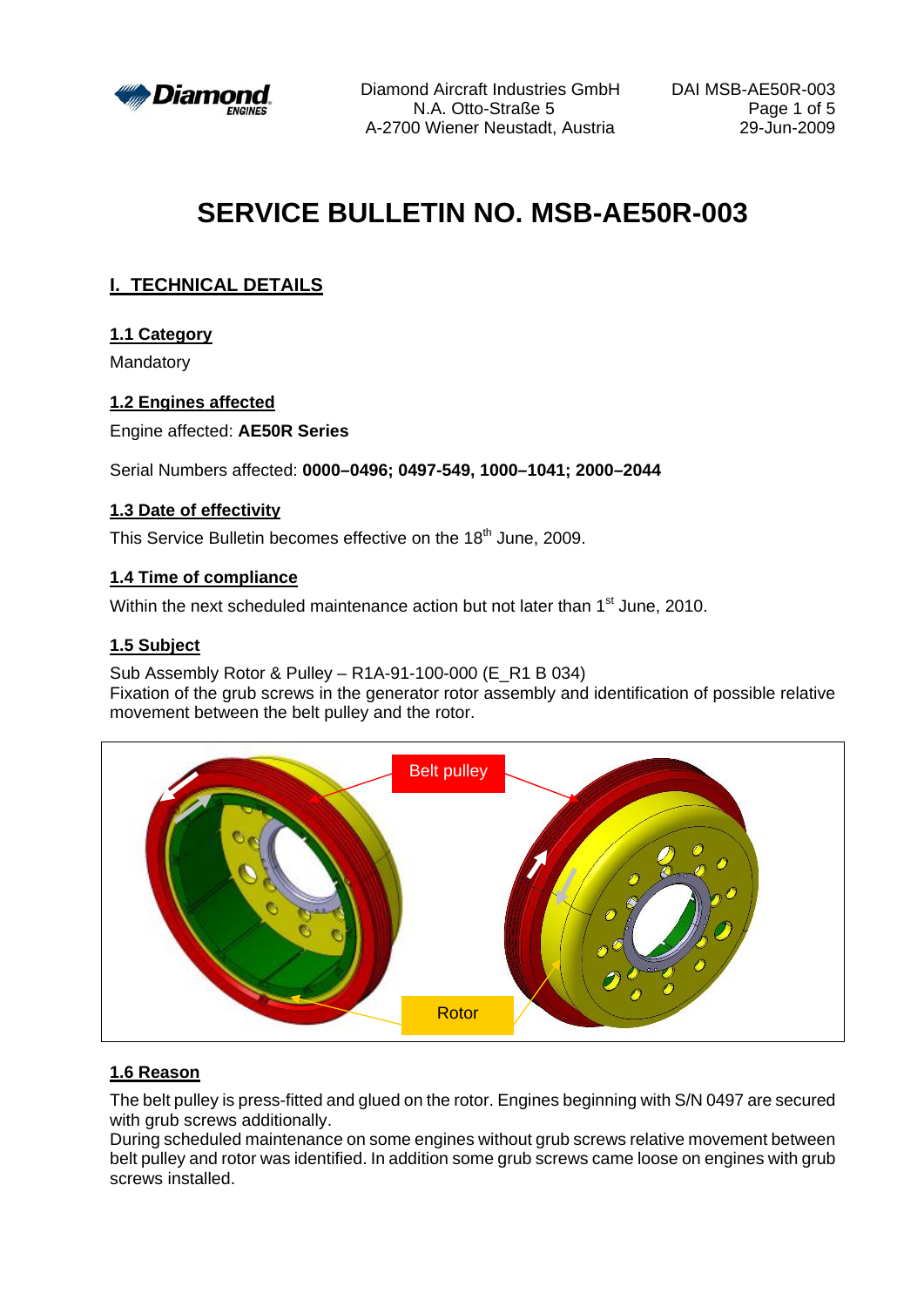

Diamond Aircraft Industries GmbH DAI MSB-AE50R-003 N.A. Otto-Straße 5 Page 2 of 5 A-2700 Wiener Neustadt, Austria 29-Jun-2009

#### **1.7 Concurrent documents**

None.

#### **1.8 Approval**

The technical information or instructions contained in this document relate to the Basic Type Definition and the Design Change Advisory No. MÄM-E1-079, which has been approved by EASA and under the authority of EASA Design Organization Approval No. EASA.21J.052.

The technical content of this document has been approved under the authority of DOA No. EASA.21J.052.

#### **1.9 Measures**

#### **Affected engines S/N: 0000 to 0496**

Design level: no grub screws installed

- $\Rightarrow$  Identify if a twist between the belt pulley and the rotor is verifiable evident.
- $\Rightarrow$  If no movement has been identified apply an adequate slip mark [Figure 4] on the visible belt pulley and rotor surface to monitor possible movement during operation.

If movement has been identified the engine needs to be disassembled and sent back to Diamond Aircraft GmbH (Diamond Engines) for replacement of the parts.

#### **Affected engines S/N: 0497-549; 1000-1041; 2000-2044**

Design level: with three (S/N: 0497-549; 1000-1036; 2000-2030) or four (S/N: 1037-1041; 2031-2044) grub screws installed.

 $\Rightarrow$  Identify if a twist between the belt pulley and the rotor is evident or grub screws got loose [Figure 1] or are missing.

If the grub screws are missing or not properly screwed the following maintenance action is required:  $\Rightarrow$  Remove all grub screws [Figure 1] in the generator rotor assembly.

- 
- $\Rightarrow$  Clean the holes with ACETON, use new scrub screws M4x5 (DIN 913).
- $\Rightarrow$  Screw in the grub screws as far as possible.
- $\Rightarrow$  The new scrub screws are 3mm shorter than the original assembled scrub screws. Use LOCTITE "Hysol" 3450 two component epoxy adhesive. Fill the thread above the scrub screw consistent with the adhesive to avoid unbalanced mass during operation [Figure 3]. Make sure that the adhesive enters the thread and cured according the product description sheet before operation.
- $\Rightarrow$  Remove overlapping adhesive.
- $\Rightarrow$  Clean the working area.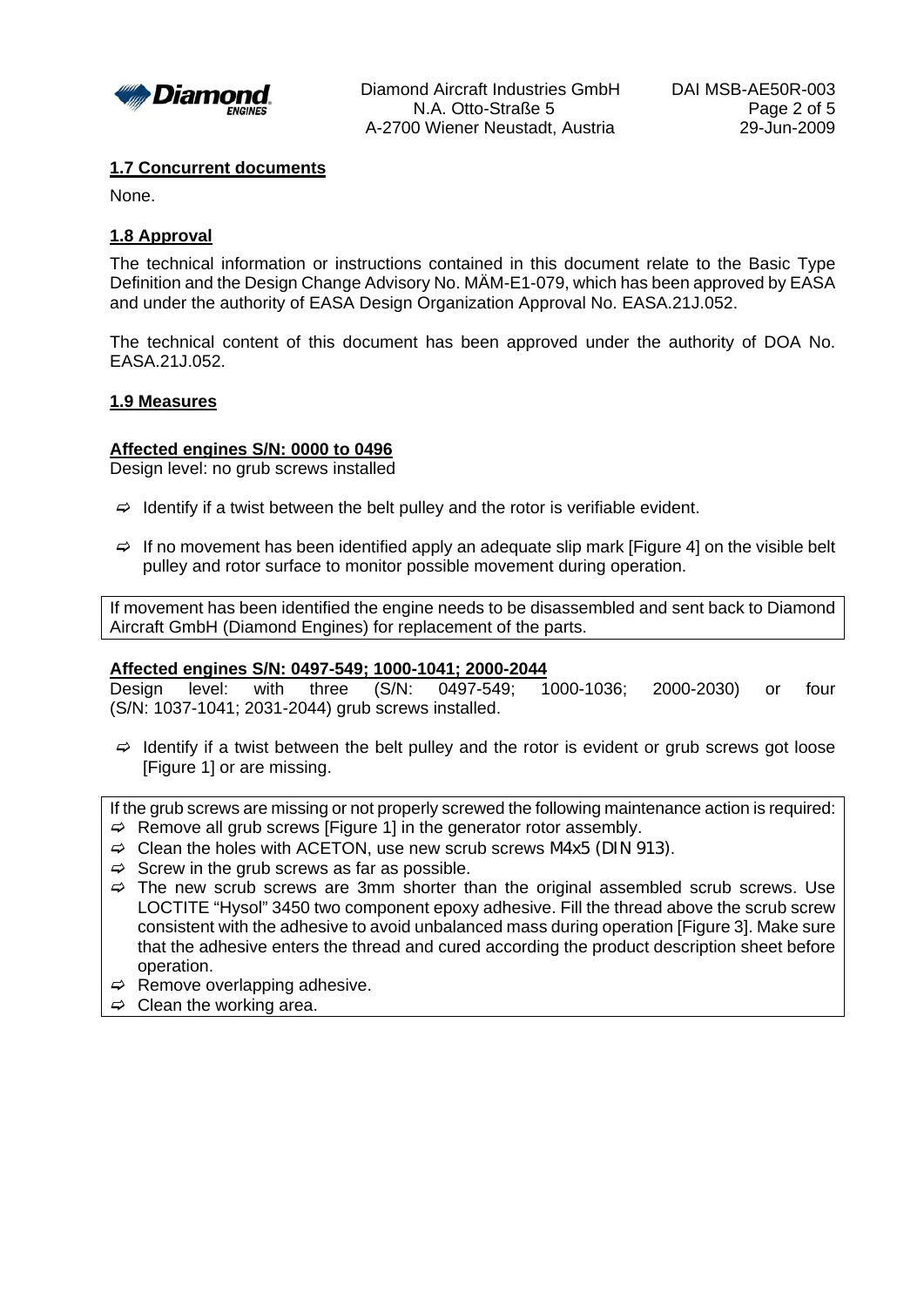

Diamond Aircraft Industries GmbH DAI MSB-AE50R-003<br>N.A. Otto-Straße 5 N.A. Otto-Straße 5<br>
0 Wiener Neustadt, Austria<br>
29-Jun-2009 A-2700 Wiener Neustadt, Austria



Figure 1: Scrub screw assembly



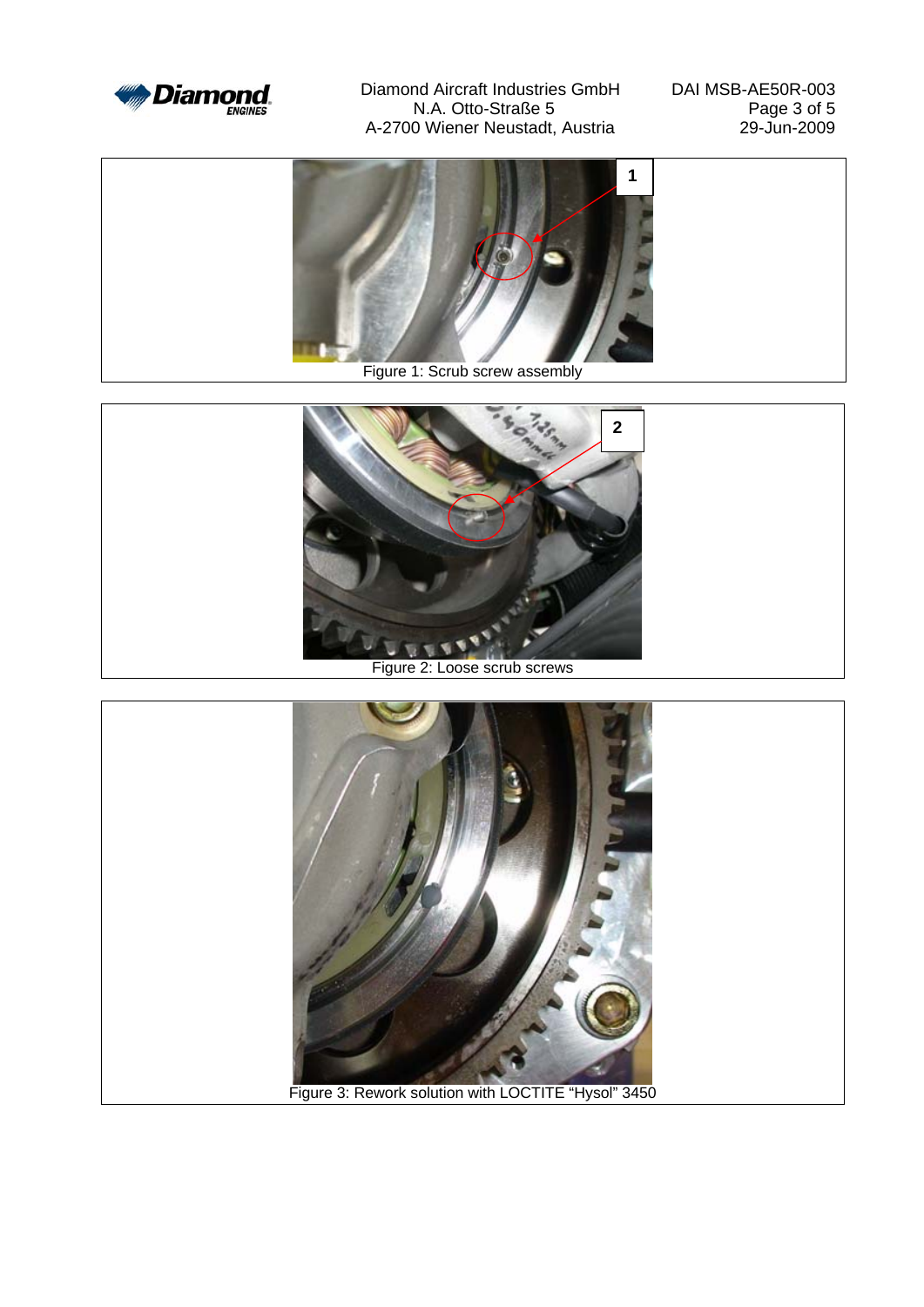

Diamond Aircraft Industries GmbH DAI MSB-AE50R-003 N.A. Otto-Straße 5 Page 4 of 5 A-2700 Wiener Neustadt, Austria 29-Jun-2009



## **1.10 Recurring actions**

## **Affected engines S/N: 0000 to 0496**

It is required to monitor the slip mark during scheduled maintenance to identify possible movement between the belt pulley and the rotor.

If movement has been identified the engine needs to be disassembled and sent back to Diamond Aircraft GmbH (Diamond Engines) for replacement of the parts.

## **1.11 Mass (Weight) and CG**

Negligible.

## **II. PLANNING INFORMATION**

## **2.1 Material and availability**

- $\Rightarrow$  LOCTITE "Hysol" 3450 two component epoxy adhesive
- $\Rightarrow$  New Scrub Screws M4x5 DIN 913
- $\Rightarrow$  Slip mark "Farben-Kiroff-Technik" X501860310031D or adequate material

## **2.2 Special tools**

None.

## **2.3 Labor consumption**

Depending on aircraft installation / typically one man hour

## **2.4 Reference documents**

None

## **2.5 Credit**

For credit contact Diamond Aircraft GmbH (Austro Engine GmbH).